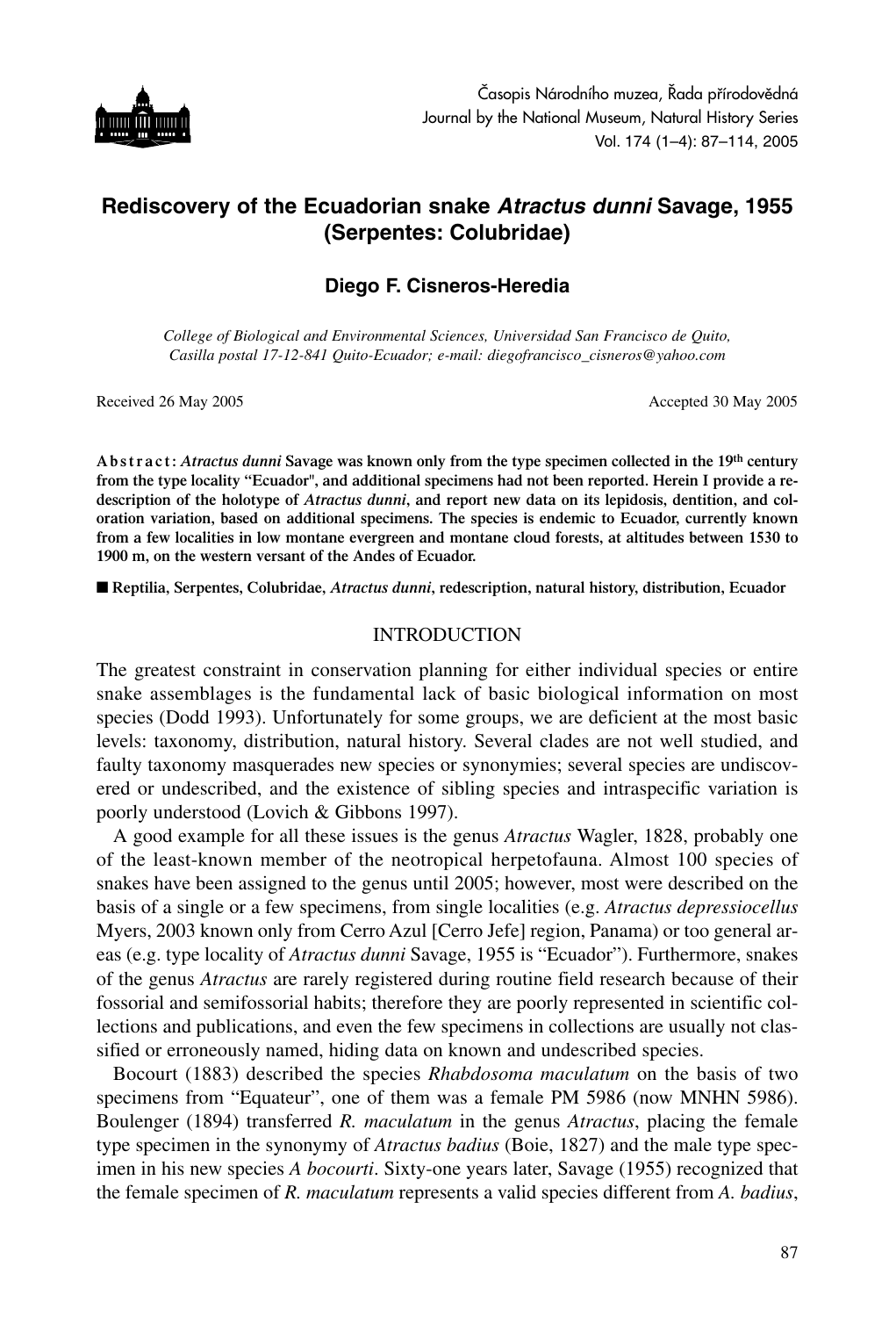and proposed *Atractus dunni* as a new replacement name for *Rhabdosoma maculatum* Bocourt, 1883, which was a secondary homonym of *Isocelis maculata* Gunther, 1858 (= *Atractus maculata*). He based his description "on the Bocourt's original account and plate and information kindly provided by M. Jean Guibe of the Paris Museum" (Savage 1955, 1960). Because the type locality of *A. dunni* was so general (Equateur = Ecuador), Savage (1960) hypothesized that this species was a snake from the eastern slopes of the Andes. Since Savage's (1960) revision of the Ecuadorian *Atractus*, no additional specimens of *A. dunni* have been reported until now, and the species remained unknown from any specific locality.

In 1999, while studying specimens of *Atractus* from western Ecuador deposited in Ecuadorian collections, it became clear that some were related to *Atractus dunni*, but there were discrepancies with the description of Savage (1955, 1960). A revision in 2002 of the holotype of *Atractus dunni* deposited in Paris and additional material in USA collections clarified the identity of *Atractus dunni* and elucidated new information on the taxon known since 1883 from only a single specimen.

The aim of this paper is to provide a redescription of the holotype of *Atractus dunni*, to report new data based on new material, including lepidosis, dentition and coloration, and to clarify the distribution of this species.

#### MATERIAL AND METHODS

The following specimens of *Atractus dunni* were examined: ECUADOR: MNHN 5986 (holotype): without specific locality except "Equateur" (= Ecuador). Province of Imbabura: FHGO 513: Km 8 Apuela – Cotacachi road, near Intag (ca. 00°21'N, 78°35'W, c. 1980 m); FHGO 461: Hacienda La Florida, near Intag (ca. 00°19'N, 78°34'W, c. 1980 m). Province of Pichincha: DFCH-USFQ G513: Río Guajalito Protection Forest (ca. 00°13'S, 78°49'W, c. 1980 m); FHGO 91, 375-6, 379: Estación La Favorita, near Palmeras (=Río Guajalito Protection Forest) (ca. 00°16'S, 78°46'W, c. 1680 m); USNM 232525: Llambo, camino de Gualea. MCZ-R 175075-78: Las Pampas.

Measurements are based on specimens fixed in formalin and preserved in 75 % ethanol. Abbreviations used in the text are SVL (snout-vent length), TL (total length), TaL (tail length), HW (head width), HL (head length), ED (eye diameter), WM (width at midbody). Total length and tail length measurements were made to the nearest 1.0 mm with a metal straight ruler. Other body measurements were made to the nearest 0.05 mm with a caliper under a dissecting microscope. Color descriptions are based on slides of FHGO 513 and the examination of preserved specimens. Drawings were produced with the aid of a dissecting microscope or based on digital photographs. Ventral plates were counted by the method of Dowling (1951). Maxillary teeth were counted *in situ* (Myers 1974). The depositories of the quoted material listed in Appendix 1 are abbreviated in the text as follows: DFCH-USFQ = D.F. Cisneros-Heredia's collection housed at Universidad San Francisco de Quito, Quito, Ecuador; FHGO = Fund. Herpetológica G. Orcés' collection, Quito, Ecuador; MNHN = Museum National d'Histoire Naturelle, Paris, France; MCZ = Department of Herpetology, Museum of Comparative Zoology at Harvard University, USA; USNM = National Museum of Natural History, Smithsonian Institution, Washington, DC, USA. Localities and their geographic coordinates and elevations were determined from researcher's field notes and museum records and revised according to the 2000 physical map of the Republic of Ecuador published by the Instituto Geográfico Militar and NIMA (2003). Nine diagnostic features are used in order to facilitate the com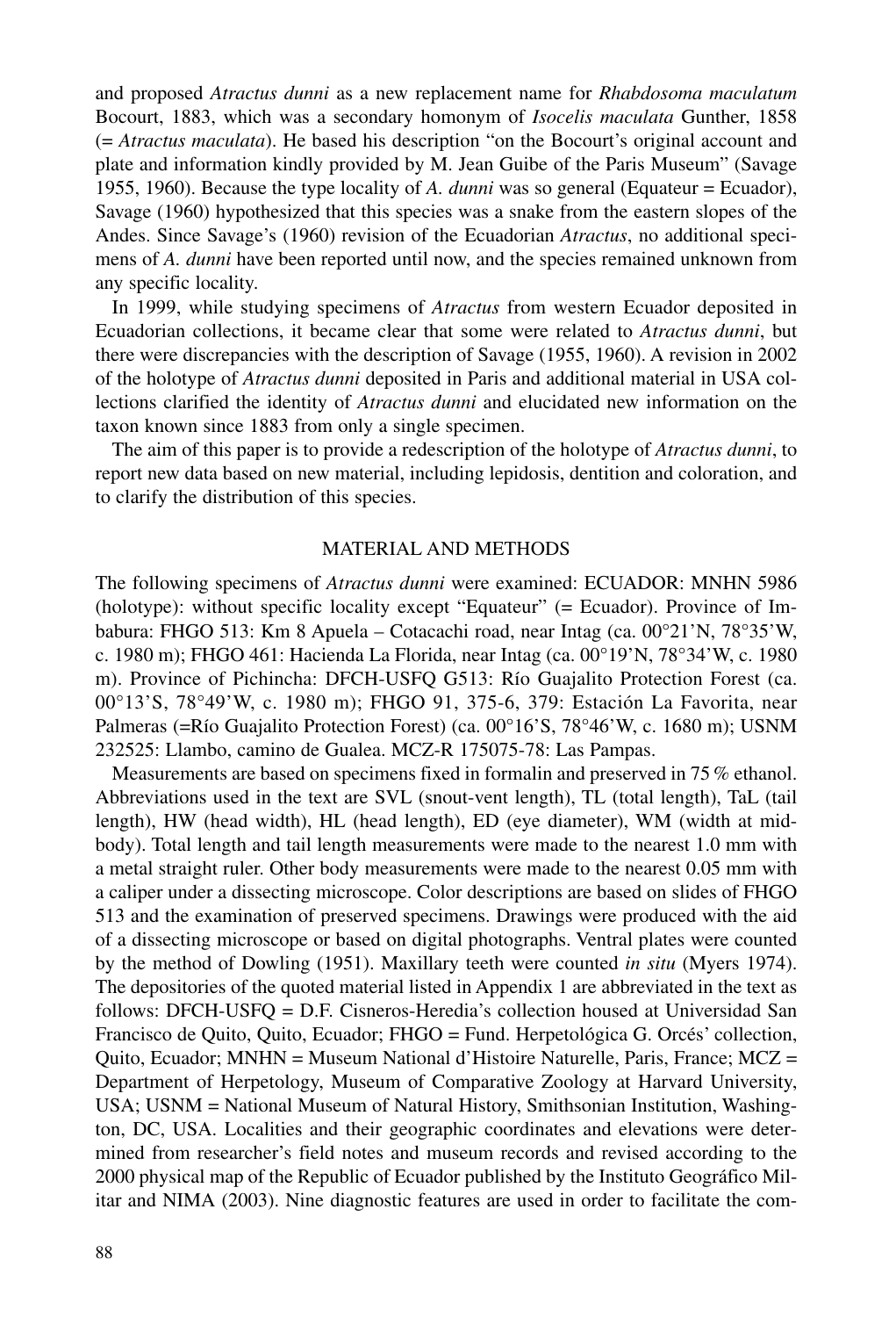parison with other species; these numbered characters for the diagnosis follow Savage (1960) with modifications by Schargel & García-Pérez (2002).

#### RESULTS

### *Atractus dunni* Savage, 1955

*Rhabdosoma maculatum* Bocourt, 1883: 539, pl. 34. Type locality = "Equateur". *Atractus badius* (in part) Boulenger 1894: 308 (Reference to Bocourt's female). *Atractus dunni* Savage, 1955: 14. Type locality = Ecuador; Bocourt's female (PM 5986, now MNHN 5986) was designated as a lectotype of *Rhabdosoma maculatum* Bocourt, 1883, a secondary homonym of *Isocelis maculata* Günther, 1858; same specimen is the holotype of *A*. *dunni*.

Redescription of the holotype. The holotype (MNHN 5986) of *Rhabdosoma maculatum* Bocourt, 1883 and *Atractus dunni* Savage, 1955 is rather well preserved, although a little soft in the posterior half. According to the MNHN catalogue, it was collected by "Deyrolle" in "Equateur" [= Ecuador]. The specimen is a female of 320 mm in SVL and 33 mm in TaL. The SVL measurement differs considerably from data provided by Savage (1955), and probably it is due to J. Savage getting data from secondary sources, as he never actually saw this type specimen. Head barely distinct from neck. Dorsal scales smooth in 17-17-17 rows, no apical pits. 142 ventrals, an undivided anal plate, 20 subcaudals, all paired. Tail complete, ending in a sharp-tipped terminal scale. Ventral count cited by Bocourt (1883) and Savage (1955) was 144, difference is due to different count methods.

Head longer than wide. Rostral smaller than a prefrontal, barely visible from above and below. Paired small and quadrangular internasals, smaller than prefrontals. Paired big and rectangular prefrontals longer than broad. Each prefrontal in contact with its mate and with frontral, supraocular, loreal, nasal, and internasal. Frontal pentagonal, broader than long, four times bigger than the supraoculars. Parietals almost 2.5 time longer than frontal, but almost as wide as frontal.

One supraocular on each side, pentagonal and long (twice longer than wide), in touch with prefrontal, frontal, parietal, and postocular and barely with loreal (Perez-Santos & Moreno 1991 erroneously cited two supraoculars). No preocular. Nostril between two nasals. One elongated loreal in touch with eye, almost four times longer than wide. Two postoculars on each side, the upper one is cuadrangular and slightly smaller than the lower which is rectangular. One anterior plus two posterior temporals, the posterior upper temporal on each side very long, twice longer than wide, 1.75 as long as the parietals; anterior temporal touching both postocular, fifth and fourth supralabials and parietal. Supralabials seven, with third and fourth bordering the orbit, the second and third touching loreal. Infralabials seven (erroneously reported as five by Savage 1955); first pair in broad contact between mental and genials; three infralabials touching the genial on each side. One pair of genials.

Subcircular pupila, six maxillary teeth on the left side, right side broken. Seven mandibular teeth, although probably more as the mandible is damage. No diastema.

In preservative, head uniform brown from the tip of the snout to the posterior edges of the parietals, proximal half of posterior temporals and upper half of supraoculars; followed by an incomplete light cream nuchal collar of 1–2 dorsal scales width interrupted mid-dorsally by a dark mid-dorsal line. Behind the light collar, a dark shadow suggesting a dark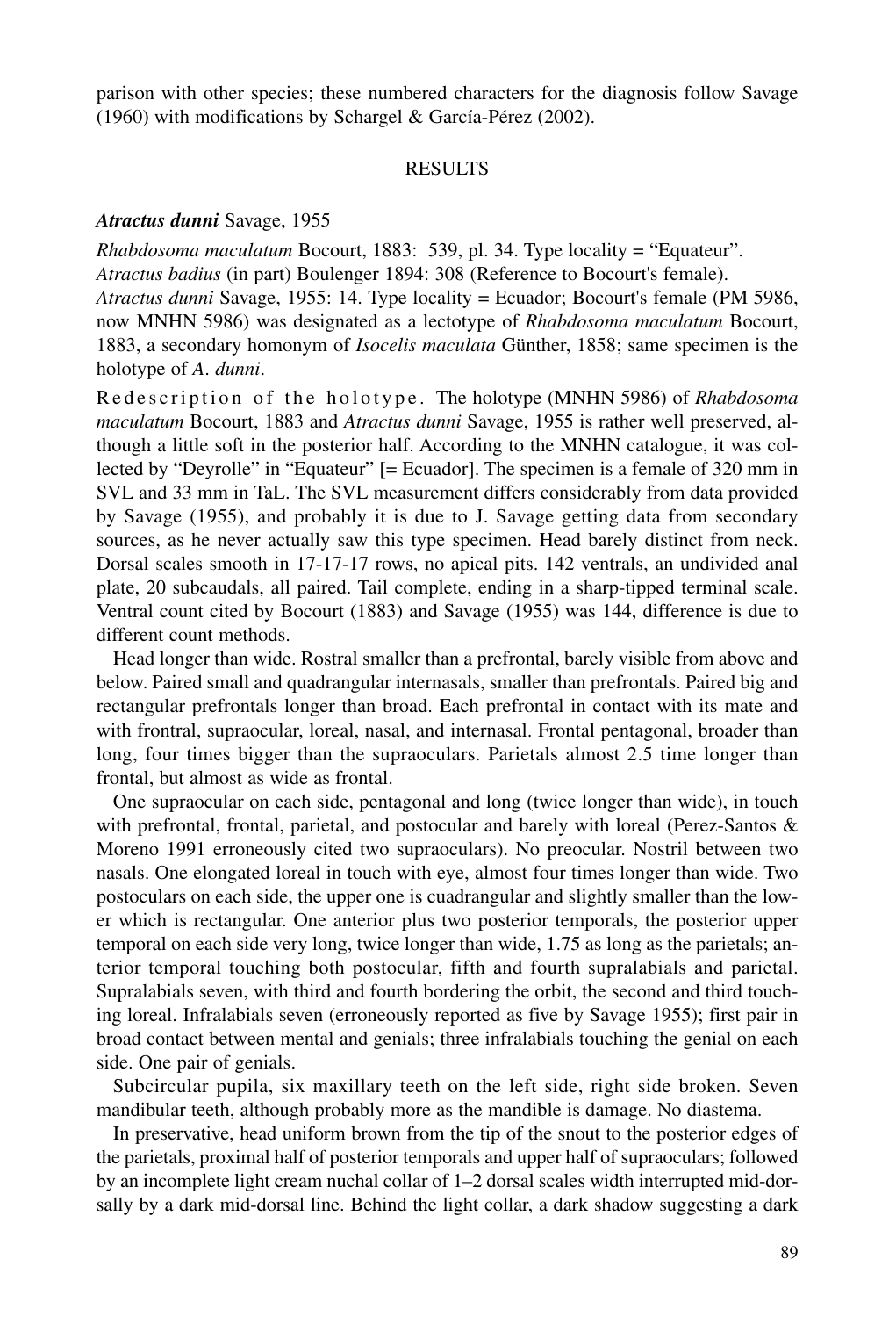incomplete collar of 1–2 dorsal scales. Dark post ocular stripe. Lower half of supralabials and distal half of posterior temporals light cream. Light nuchal collar continues into the light cream throat and infralabials. The following description of dorsal and ventral body coloration is at mid-body: Dorsal ground color brown, with a dark vertebral shadow, suggesting a mid-dorsal / vertebral stripe. On the forth and fifth dorsal rows a series of dark spots, usually of one scale wide, occupy the upper border of the forth row and lower border of the fifth row. On the sixth and seventh dorsal rows, a second series of dark spots again appears, usually of one scale wide, occupying the upper border of the sixth row and lower border of the seventh row. In the space between these two series of spots (on row 5 and 6), there is a light cream spot. Sometimes the upper and lower spots get fused and the light cream spot emerge behind. These two series of spots are distributed fairly uniform along the entire body, separated from each other by c. 2–3 dorsal rows. On the second and third dorsal rows a third series of spots occurs, less conspicuous than previous ones, these spots usually occupy one and a half scale wide, mainly on the second row and on the edges of the surrounding scales. None series of spots get fused forming a stripe, and there are no lateral dark stripes in the body of the holotype. Ventral ground color light cream, with distinct dark marks on the lateral sides of the ventrals, continuous with one another, forming a pair of irregular ventral stripes, separated from the first row of dorsals by the light cream margins of the ventrals, which suggesting paired light stripes (Fig. 1).

Variation. Twelve additional specimens assignable to *Atractus dunni* were examined; six adult males, five adult females and one juvenile female. The following data include the holotype in the analysis. Male SVL range was  $275-302$  mm (n = 2), female SVL range 205–324 mm (n = 4) and the juvenile female SVL was 119. Tail was 18 % of SVL in one male and 10–13 % of SVL in five females. Mean number of ventrals in males was 130.7  $\pm$  5.0 (range = 125–136, n = 6), mean number of ventral in females was 143.4  $\pm$  3.8 (range = 138–150, n = 7). Mean number of subcaudals in males was  $33.2 \pm 4.3$  (range = 26–37, n = 6), mean number of subcaudals in females was  $20.9 \pm 1.2$  (range = 19–23, n = 7). Total number of scales (ventrals plus subcaudals, males and females combined) was 164.1  $\pm$  2.3 (range 160–173, n = 13). Dorsal scales do not show reduction in most specimens, with 17 scales along the body; however, two specimens have reduced counts on the neck with 16 scales (MCZ R-175075, 175077). Rostral is usually barely visible from above and below, but sometimes it is not visible from below (DFCH-USFQ G513) or it is a little protruding (USNM 232525). Supraoculars are sometimes not in contact with loreal (USNM 232525, MCZ R-175077). Prefrontals are in most specimens longer than broad, but sometimes a little bit broader than long (DFCH-USFQ G513) or as long as broad (FHGO 461). The relative size of the postoculars is variable, as the upper one can be greater, equal or smaller than the lower one. Most specimens examined have the posterior upper temporal on each side very long, even as long as the parietals; but two specimens (FHGO 375, MCZ R-175077) have the posterior upper temporal normal in size, and the scale behind longer. Supralabials can vary from six to seven, with two specimens (DFCH-USFQ G513, MCZ R-175075) showing seven on the right side and six on the left side, because of fusion between the second and third supralabials. Infralabials can vary from six to eight, with one specimen (FHGO 379) having seven infralabials on the right side and six on the left. Usually three infralabials are in touch with each genial, but in some specimens four infralabials contact the genial either in both sides or on one side (FHGO 091, 376). Maxillary teeth vary from 6 to 7 (the last one very small and almost indistinguishable without a close search); and mandibular teeth vary from 7 to 8 (in both series of teeth, some specimens with less teeth had broken teeth or damaged / incomplete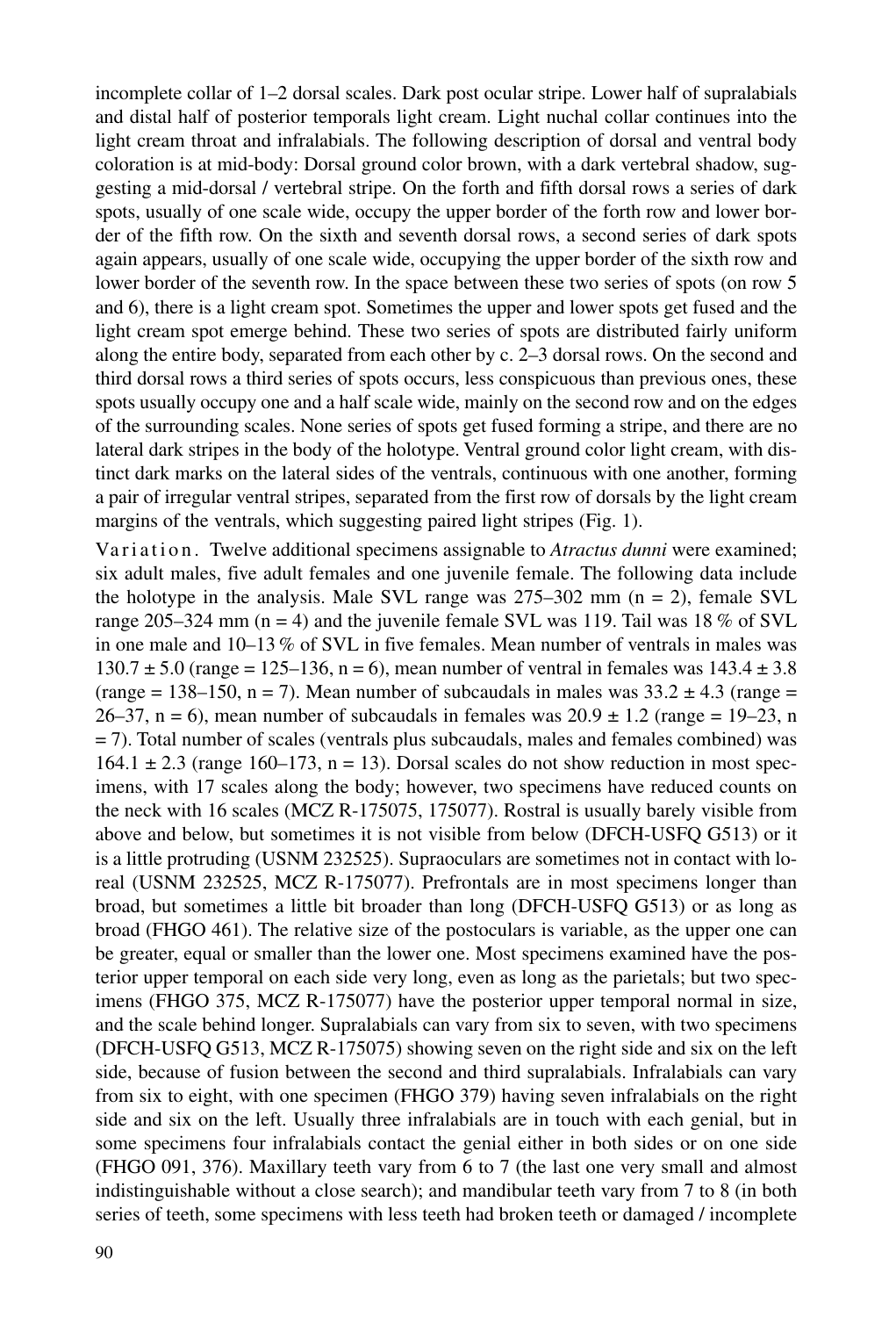

**Figure 1. Holotype of** *Atractus dunni* **Savage MNHN 5986.**

bones). Some males have small, sometimes inconspicuous cloacal tubercles at the base of the first subcaudals, its presence probably depends on the reproductive season.

Coloration varies ontogenically and intraspecifically. Dorsal ground color in juveniles is usually much paler than adults, therefore the dorsal pattern of spots series described for the holotype is very conspicuous in juveniles, and the nuchal collar is very prominent and defined. Ventral ground color in juveniles is also paler, almost white; less patterned because the marks are light brown. Adults are always darker; the dorsal ground color among adults can varies from light brown to very dark brown. Some individuals show a mid-dorsal line, especially towards the anterior part of the body; other specimens show just a vertebral dark shadow or no vertebral mark at all. When the dorsal ground color is dark brown, the dorsal series of spots are inconspicuous, although sometimes visible under correct light conditions. The dorsal series of spots can get fused, mainly in the anterior half of the body or near the tail. Ventral ground color varies from light cream to dark brown or almost black. Anal plate can be either light or dark brown. Underside of the tail is always dark, between brown and black. The nuchal collar can be either conspicuous and defined or barely suggested by a pale shadow.

Color in life. The following description of the coloration in life of *Atractus dunni* is based on photographs of specimen FHGO 513, and a specimen observed but not collected at the Bellavista Lodge, northwestern Pichincha: The head is dark brown with a yellow nuchal collar. Rostral, nasal, and supralabials yellow with the upper borders dark brown, other head areas brown, with a dark postocular mark. Dorsum brown with dark marks in the same pattern described for the holotype (Fig 2).

Diagnosis. Based on the characters discussed below, *Atractus dunni* differs from other species of the genus by the following characters: (1) 17-17-17 dorsal scale rows, reductions of one scale in some specimens at the neck; (2) one elongate loreal, three to four times as long as high; (3) 6 to 7 maxillary teeth, and 7 to 8 mandibular teeth; (4) ventral scales 138 to 150 in females, 125 to 136 in males; subcaudal scales 19 to 23 in females,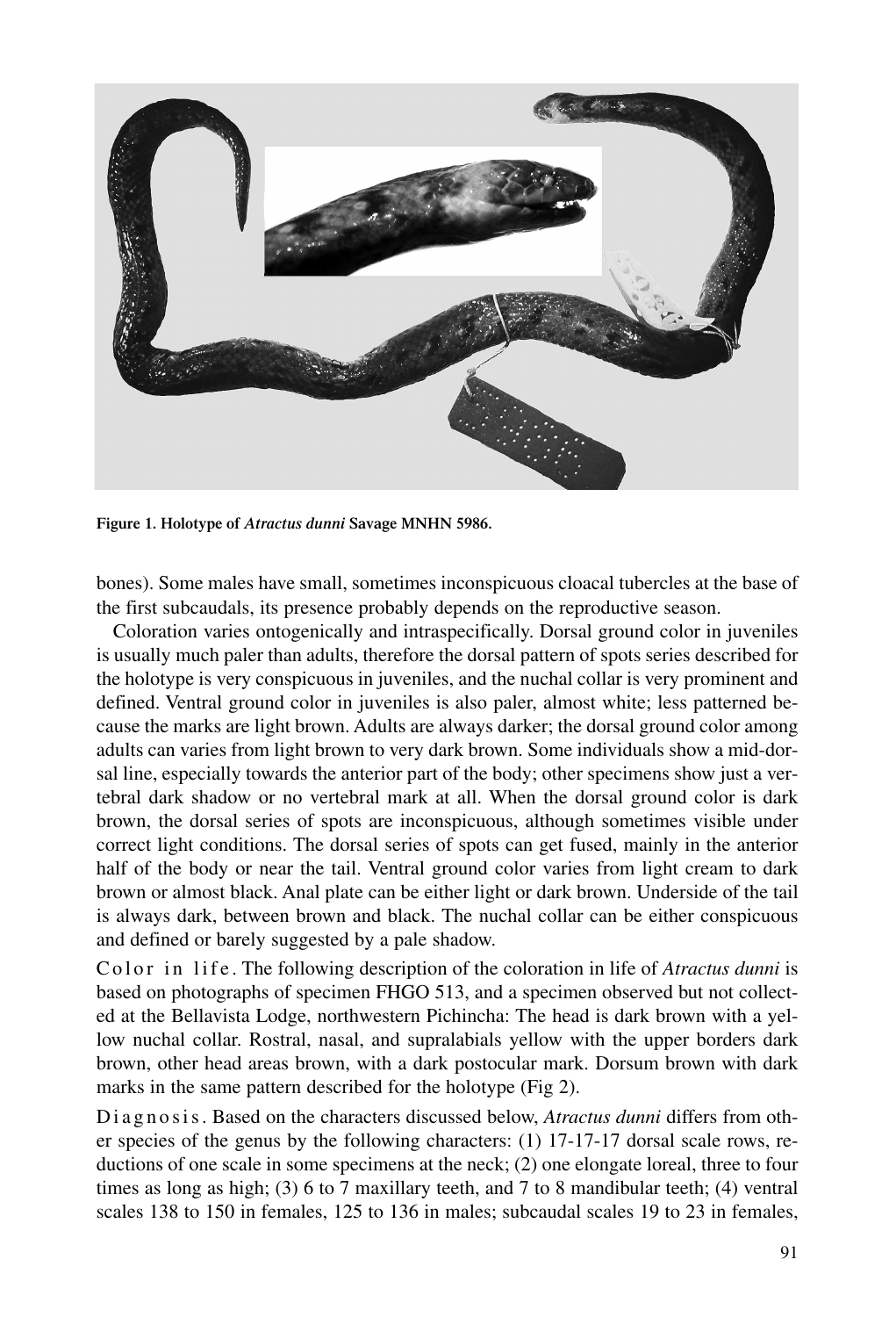

**Figure 2. A living specimen (not collected) of** *Atractus dunni* **Savage from Bellavista (Pichincha, Ecuador). Photo by Jesse Delia.**

26 to 37 in males; (5) ventrals plus caudals 160 to 173; (6) Dorsal pattern variable, from clear brown with a pattern composed of three series of spots to a nearly uniform dark brown with diffused shadows suggesting the series of spots. Sometimes there is a dark shadow suggesting a vertebral stripe; in some individuals there is a true vertebral stripe, but usually it is present just on the anterior part of the body, getting divided into dots or disappears at the middles and end of the body; (7) ventral pattern with light cream / brown ground with a pair of irregular dark ventral stripes separated from the first dorsals by a paired light stripes. The dark stripes get expanded in some specimen covering almost the entire ventral plates and suggesting a dark venter with clear botches; (8) an incomplete light nuchal collar, in some specimens weakly defined; (9) six to seven supralabials and five to seven infralabials; and (10) adults reaching maximum 357 mm TL in males and 353 mm TL in females.

Distribution and natural history. New material (see Material and methods) reported herein indicates that *Atractus dunni* is a species distributed on the western versant of the Andes of Ecuador, not supporting Savage's (1955) hypothesis on its Atlantic versant provenance. *Atractus dunni* is endemic to Ecuador, being currently known from a few localities at altitudes between 1530 to 1900 m in the provinces of Imbabura (surroundings of Intag), Pichincha (Río Guajalito Protection Forest, La Favorita Reserve, and Bellavista Lodge near Tandayapa), and Cotopaxi (Las Pampas). A photograph of an individual observed at the Bellavista Lodge, near Tandayapa, confirms the presence of the species there. All specimens with field data were collected in semifossorial situations, especially under decay logs or rocks in low montane evergreen forest and montane cloud forest.

Peters & Orejas-Miranda (1970) included Peru in the range of the species without additional comments; an action followed by Perez-Santos & Moreno (1991) who did not mention or indicate that they examined additional material. In all other references, *A. dunni* has been cited as known only from the type locality "Ecuador" (Almendáriz 1991, Coloma et al. 2000–2004, Peters 1960, Savage 1955, 1960). Carrillo de Espinoza (1989) did not include *A. dunni* in the herpetofauna of the country, but Carrillo de Espinosa & Icochea (1995) and CONAM (1999) cited *A. dunni* but mention that its distribution in Peru is unknown. The collection of the Museo de Historia Natural, Universidad Nacional Mayor de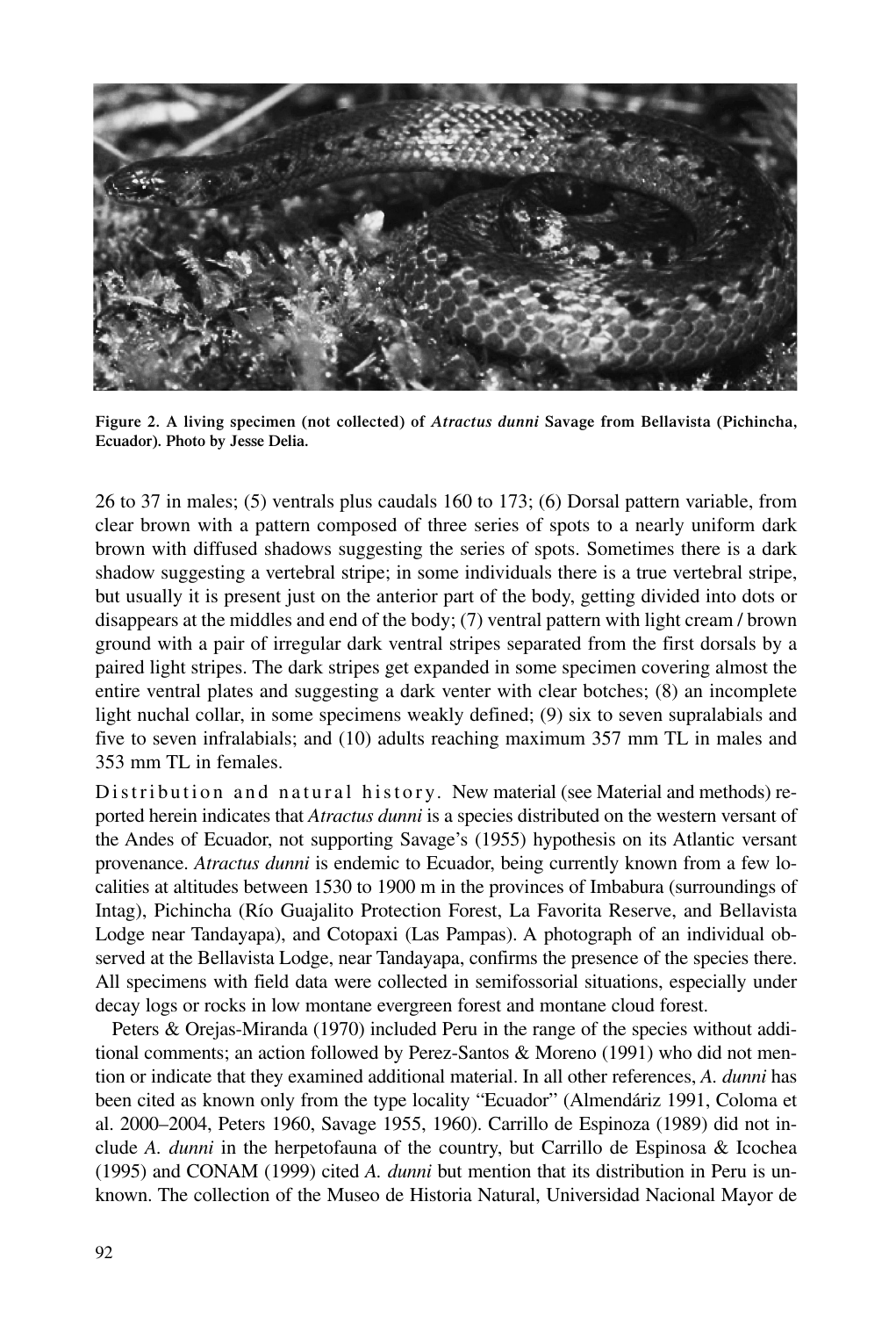San Marcos (Peru) does not hold any specimen of *A. dunni* (pers. obs. 2003) and there are no detailed published reports regarding the presence of *A. dunni* in Peru. The reasons of Peters & Orejas-Miranda (1970) for including Peru in the range of *A. dunni* are unknown. I considered the inclusion of Peru in the range of the species erroneous and there are small chances that the species could cross the Huancabamba depression and to reach western Peru. The species could occur further north in Colombia.

Three specimens  $(MCZ \ R-36990-2)$  – part of a collection from the "Pastaza River, Canelos to Marañon, Ecuador" (eastern versant of the Andes of Ecuador) – closely resemble *A. dunni*. These specimens were kindly revised by Dr. Jose Rosado at my request, and showed no differences on most



**Figure 3. Known distribution of** *Atractus dunni* **Savage.**

lepidosis characters, except that they had five to six supralabials, and that two of them had 15 dorsal rows at neck. The coloration is apparently within the range of variation observed in *A. dunni*. These specimens would represent first records east of the Andes; however, another species from the western versant of the Andes of Ecuador is also present at the same collection, *Saphenophis bourcieri* (Jan, 1867). Therefore, either both species, *A. dunni* and *S. bourcieri* are distributed on both sides of the Andes but recent collections have failed to locate them in eastern Ecuador; or those specimens were collected in western Ecuador and get confused in this collection; or the *Atractus* specimens represent a different species similar to *A. dunni*. Until this material is more thoroughly revised, I suggest keeping this eastern locality in question.

#### DISCUSSION

*Atractus dunni* is a highly variable species in terms of its coloration, having ontogenic and intraspecific variation. However, most individual show a pattern clearly discernible from other *Atractus* of the region, and the future identification of the species should be fairly easy. The species is currently assigned to the *trilineatus* group, as defined by Savage (1955). Information on new material presented herein confirms *A. dunni* as a valid species different from most other species of the *trilineatus* group recognized by Savage (1955) as present in Ecuador: *A. ecuadorensis* Savage, 1955*, A. collaris* Peracca, 1897*, A. gaigae* Savage, 1955, and *A. resplendens* Werner, 1901. However, the differences between *A. lehmanni* Boettger, 1898 and *A. dunni* are still subtle. The color pattern showed by some specimens assigned to *A. dunni* in this paper is very dark and almost unpatterned, resembling the color pattern described for *A. lehmanni*. Other characters are also very similar. However, ventral counts of females and males do not overlap between both species, but the sample size in each case is small, as the only specimens of *A. lehmanni* are the topotypes. Also, the type locality of *A. lehmanni* is "Hoya de Cuenca", an interandean valley in southern Ecuador, quite distant from the currently known distribution of *A. dunni*. As I did not check the types of *lehmanni* and until more material is available, I keep both species separated, however as Savage